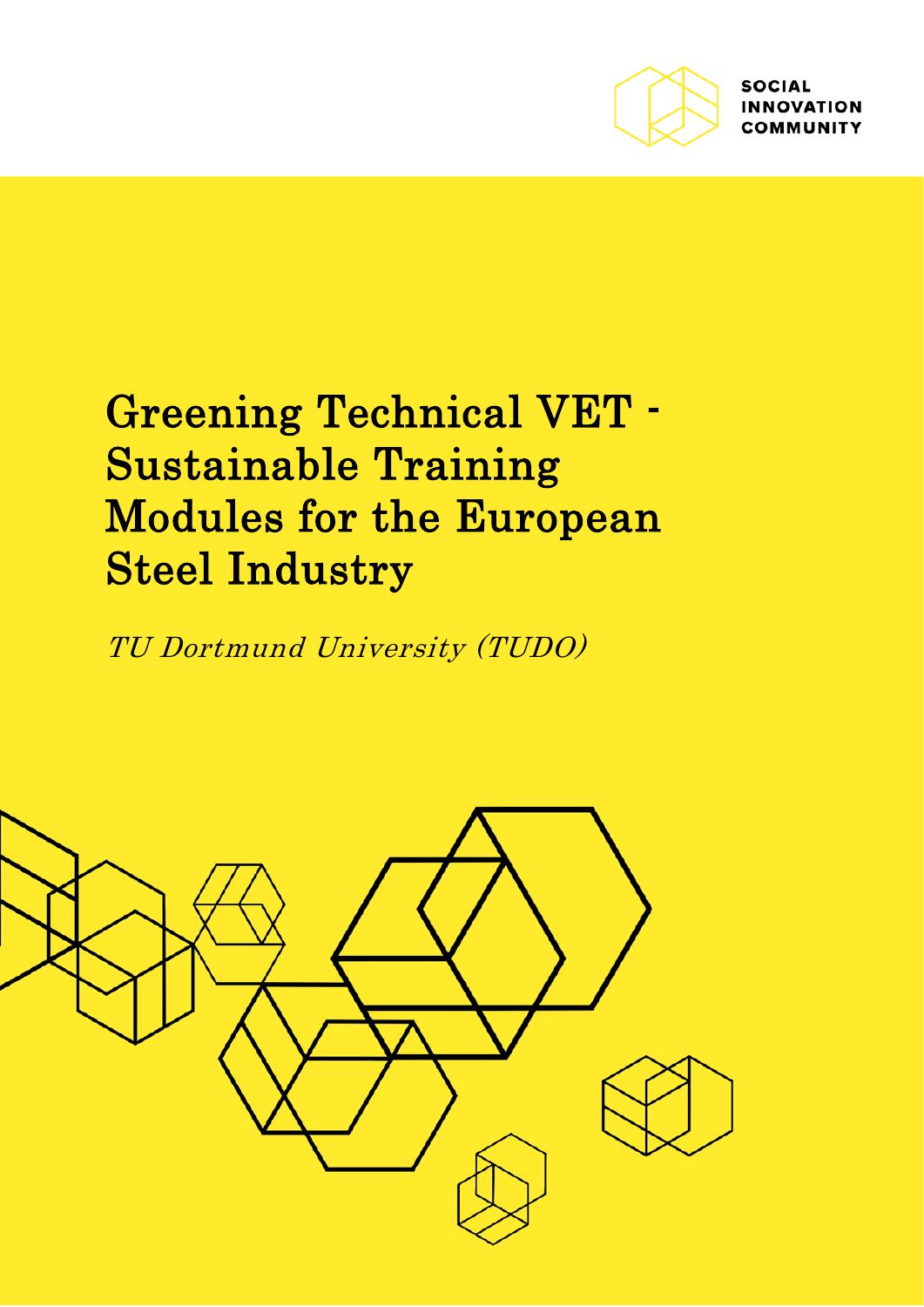# **ABSTRACT**



In the project "Greening Technical Vocational Education and Training" (GT VET) a pilot training module on green skills has been developed which is supposed to accelerate the implementation of industry-relevant qualifications in company related training and national VET systems continuously. It contains four elaborated sub-modules on topics directly relevant for green skills and ecological awareness: Energy, Waste, Noise, and Raw Materials. This European training module helps to obtain comparable European learning

outcomes in the field of green skills and sustainable awareness within technical VET (focusing on preventing pollution and securing occupational health and safety). The module was adapted and tested by four steel companies (ThyssenKruppSteel, TataSteel, ArcelorMittal Poland and AcciaiSpeciali Terni) in four member states (Germany, United Kingdom, Poland, and Italy). All steel companies were GT-VET project partners, along with research institutes in the respective countries ("tandem approach").

In GT-VET, a **sectoral learning ecosystem** has been initiated. While the implementation of learning in this case takes place on the regional and local level in the four participating steel companies' countries, GT-VET has implemented a cascading learning approach for promoting green skills:

- On the European level, the relevance of green skills was discussed and the concept of local partnerships was agreed with European employers and employees associations. Associated regulatory frameworks were analyzed and provided to the actors on the local level. These frameworks comprise the general European framework for greening technical skills, the EU VET strategy and green skills policy, and current sectoral strategies for the European Steel Industry.
- On the national level, company related legislation and directives were analysed. Furthermore, in interviews and workshops with company and VET system representatives the national industry demands for green skills were discussed in correspondence with the existing vocational education and training systems of the involved countries.
- On the sectoral level, the green skills strategies, policies and practices of central sectoral bodies were reviewed. These bodies were the European Metalworkers' Federation (now industriALL), the European Steel Association (EUROFER) and the European Steel Technology Platform (ESTEP), aimed at maintaining the global competitiveness and sustainable future of the European steel industry.
- On a regional and local level, all results obtained before were used to develop and implement the four training modules and develop cross-sectoral partnerships which are highly sensitive towards changing training needs regarding green skills.

As a result, different nationally adapted training modules for strengthening green skills during apprenticeship and beyond are now implemented in local and regional learning ecosystems in which the companies, VET institutions and social partners are playing key roles.

# **TABLE OF CONTENT**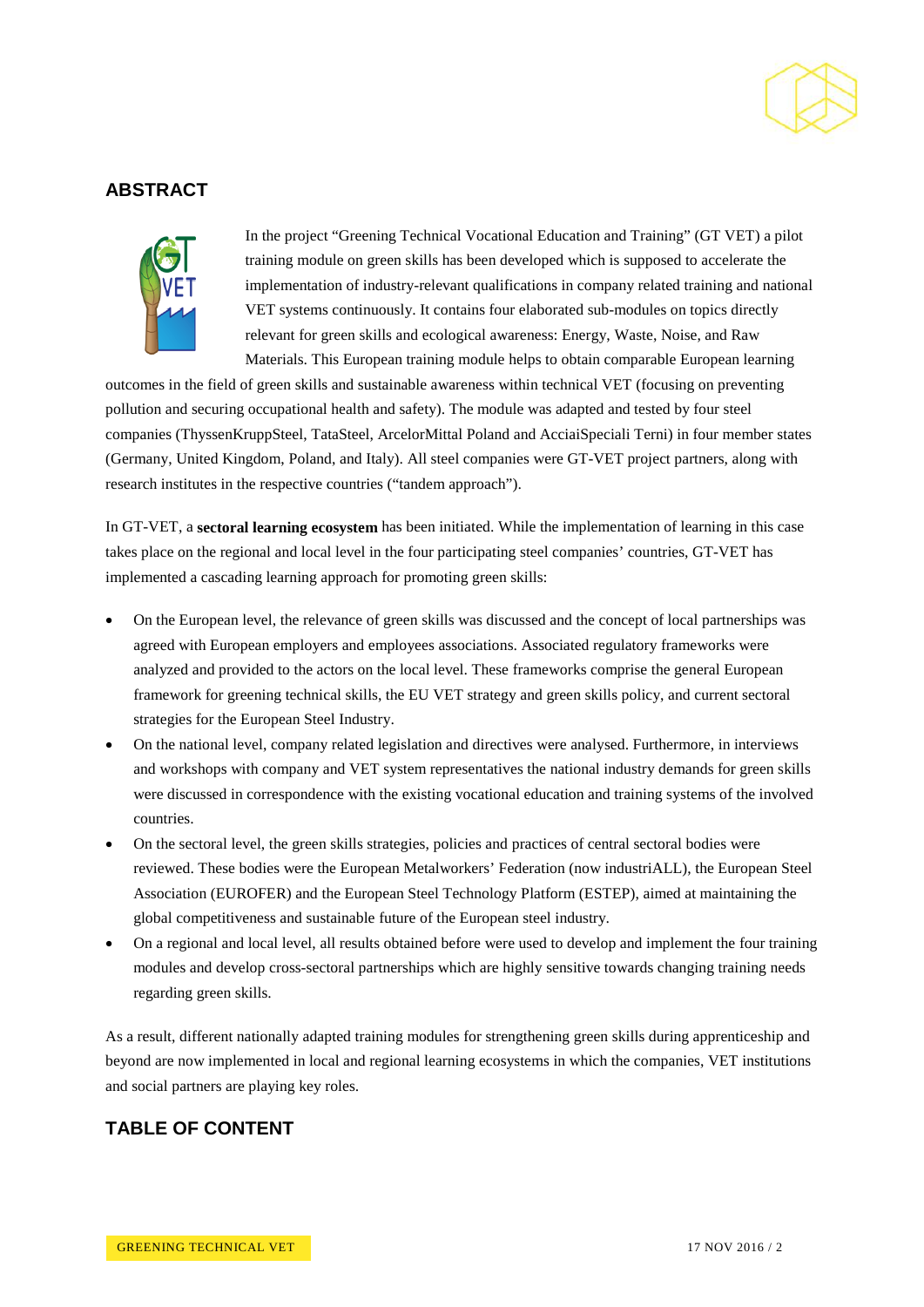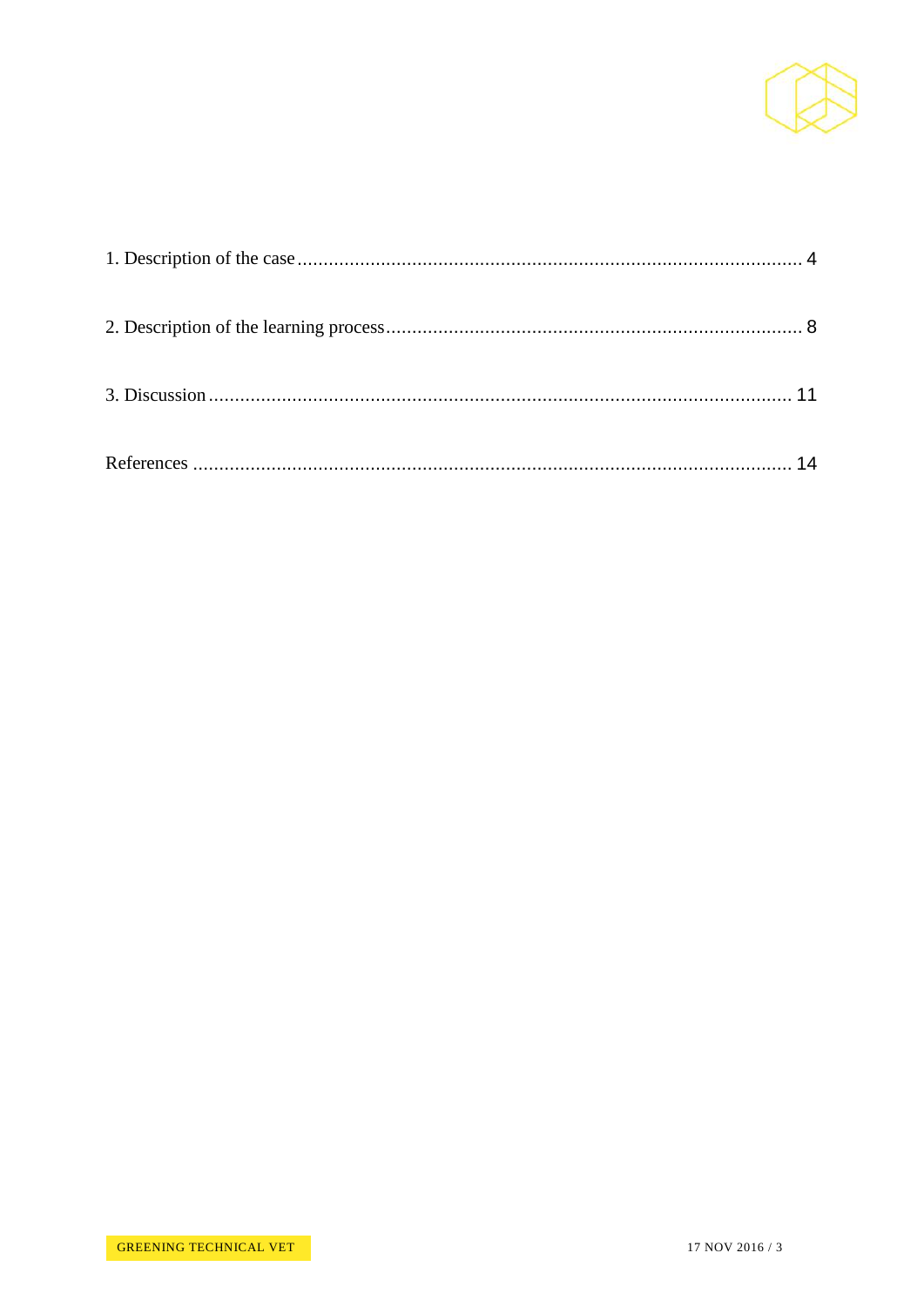

# **1. DESCRIPTION OF THE CASE**

### <span id="page-3-0"></span>**The context**

For global competitiveness of European industries, a short term implementation of new mandatory skills within VET systems (national and industry related) is crucial. The training module "Greening Technical VET (GT VET)" has been developed within a two-year project funded within the Leonardo da Vinci programme of the European Union. It has helped to accelerate the implementation of industry-relevant qualifications in national VET systems and continues to do so. This European training module helps to obtain identical European learning outcomes in the field of green skills and sustainable awareness within technical VET (focusing on preventing pollution and securing occupational health and safety). It was adapted and tested within four steel companies in four EU member states (United Kingdom, Poland, Italy and Germany). All steel companies were active GT VET project partners, along with research institutes in the respective countries ("tandem approach"). GT-VET has helped to investigate systematic ongoing and short termed training pathways by focusing on skills for ecological sustainability, which are a key for the global competitiveness of all European industries.

#### **The case**

Greening Technical Vocational Education and Training is a short-termed demand of the industry related to quickly changing (production) technology. Therefore, an industry driven European sustainable training module was developed within the European Steel Technology Platform ESTEP: Greening Technical Vocational Education and Training GT VET. The main objective of the project was to develop a sustainable industry-driven European VET module for an ongoing and short termed introduction of environmental or "green" skills. The goal was to create a flexible module which could be adapted every time new technological developments emerged and affected environmental regulations. These changes would then have an effect on (1) company directives and strategies, (2) on-site training and (3) learning content in schools.





First, the consortium has analysed how environmental legislation determines the everyday work of skilled workers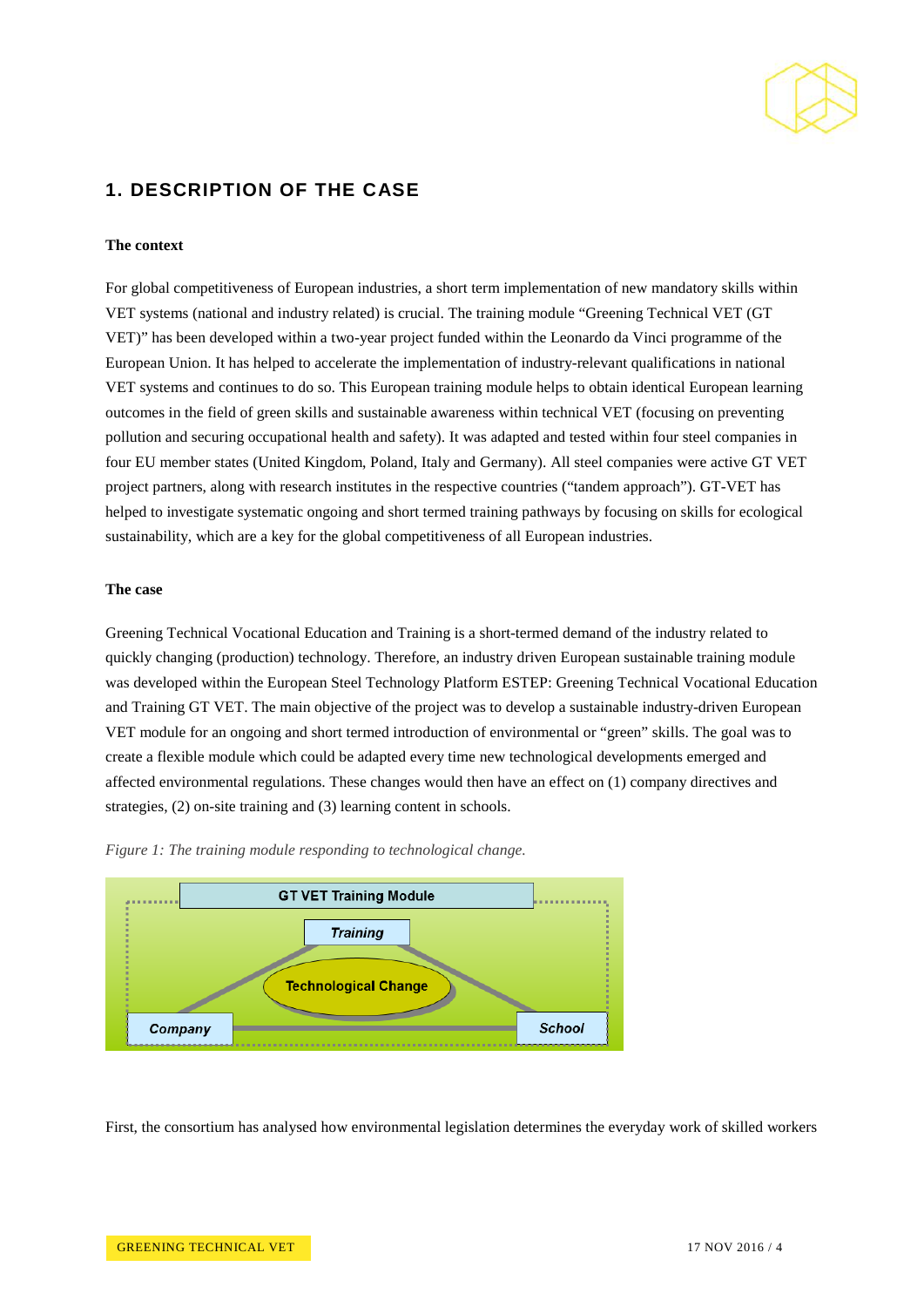

(the main target users of the GT VET product) today and in the future using the example of the steel industry (as the community with primary interest in the success and outcomes of the project).

Research and reporting on the impact of European directives and the reflection of green issues within four European Steel companies and national VET Systems was also realised. After developing a European Training Module of greening technical VET, an adaption and pilot testing process has taken place in the four steel companies involved and embedded in four different national VET systems, but in each case with respect to the defined European learning outcomes. The activity oriented training module was structured in such a way that it can be integrated into each national system of VET or used in addition to the existing system of VET (by matching the demands of industry with the VET system).

A secondary objective of the project was to inform and motivate neighbouring industries to make use of the GT VET outcomes (the module itself as well as the supporting products and process recommendations) to develop the green skills of their respective skilled workers staff. In order to achieve this, representatives of neighbouring process industries like the automotive, cement, glass, or chemical industry were invited to GT-VET conferences and workshops and asked to participate in discussion fora. What the stakeholders had to keep in mind is that a mere copying of the GT-VET approach would not be sufficient, but a reflective adaptation of the GT-VET approach was needed for transfer. This has successfully been implemented: The training module for electrical and mechanical technicians as a blueprint for other industries and technical professions has been developed further continuously. At the moment, the adaptation and modification to the small and medium sized enterprises of the automotive sector is tested in the automotive suppliers Cluster.

GT-VET was carried out by research institutions and with a strong involvement of steel companies, accompanied by the European social partners and the involvement of VET system relevant associated partners. The tasks were organised on a decentralised and work sharing basis, with main responsibilities attributed to organisations best suitable and with the expertise to undertake specific pieces of work. Research institutions were responsible for the research driven tasks, assisted and supported by the practical knowledge of the steel companies. The training departments of the steel companies developed and tested the training modules, assisted by the research institutions. The social partners were sharing the responsibility of valorisation (dissemination and exploitation), supported by the steel companies and research institutions.

Surveys have played an essential role especially during the early phases of GT-VET: The research institutes and training departments of the steel partners have conducted interviews and workshops with the environmental and health and safety departments of the steel companies. Objectives were the identification of current and future job requirements for skilled workers, respectively working conditions, critical situations and appropriated acting and behaviour on the one hand and - based on these results - the definition of qualification requirements for skilled workers concerning green awareness and skills (including health and safety). The research has been a coordinated effort of the whole consortium, including research questions definition, methodological discussions, analysis and reporting.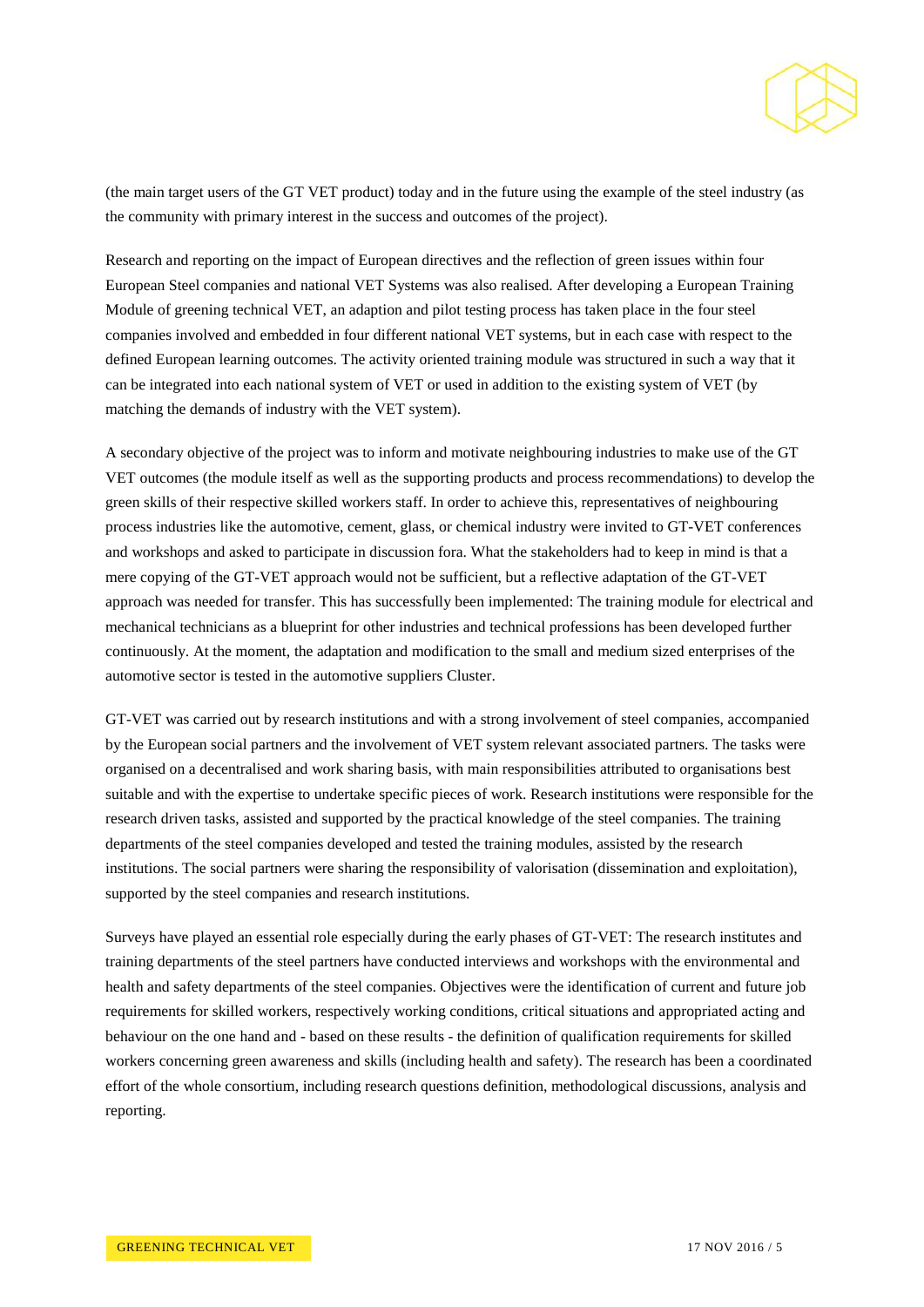

Additionally, each national VET system of the participating member states has been analysed, asking how it meets the previously identified future industry needs. Each involved VET system has different regulations and institutional frameworks (e.g. Germany: dual system, Italy: regional authority responsibility of vocational training, UK: "voluntary" system and regulation through different laws and responsibilities, Poland: national responsibility by the ministry of national education).

Using the example of two main apprenticeships and regulated professions (industrial mechanics and electrical technicians) in every represented member state, an analysis of the existing curricula and its implementation possibilities for the identified skills was done. As green issues are usually a minor topic of VET practice, the concrete realization of VET in the different training venues was evaluated (company, vocational school) through interviews and workshops at regional level, with support of the training departments of steel companies, environment and other technical departments (primarily health and safety), recently graduated apprentices, vocational schools (target group: teachers), and the chambers of industry.

The objective was to learn about concrete training practice in the member states concerning green awareness and green skills development in relation to the identified future job requirements and to propose or identify first outlines of a training module to bridge the identified gap between future job requirements and current education and training practice.

Quality assurance and evaluation were key pillars of the GT-VET. There was a process evaluation as well as a product evaluation, related to the content and quality of GT- VET project outcomes. The evaluation was based on qualitative and quantitative data which acquired from monitoring data, questionnaires and interviews / group discussions. Results have shown a high level of satisfaction of the partners involved, strong points being a highly productive working atmosphere, an interesting and unusual consortium (collaboration of normally competing industry partners), the effectiveness of work done, a strong commitment of the partners and the openness of the product both for further refinement and transfer to neighbouring industries.

The following figure shows the work plan implemented by the consortium. Work packages (WP) 2 and 3 stand initial analyses conducted, WP5 and 6 show the piloting of the module and feedback received by sectoral bodies. These central work packages are framed by coordination, dissemination, and evaluation activities.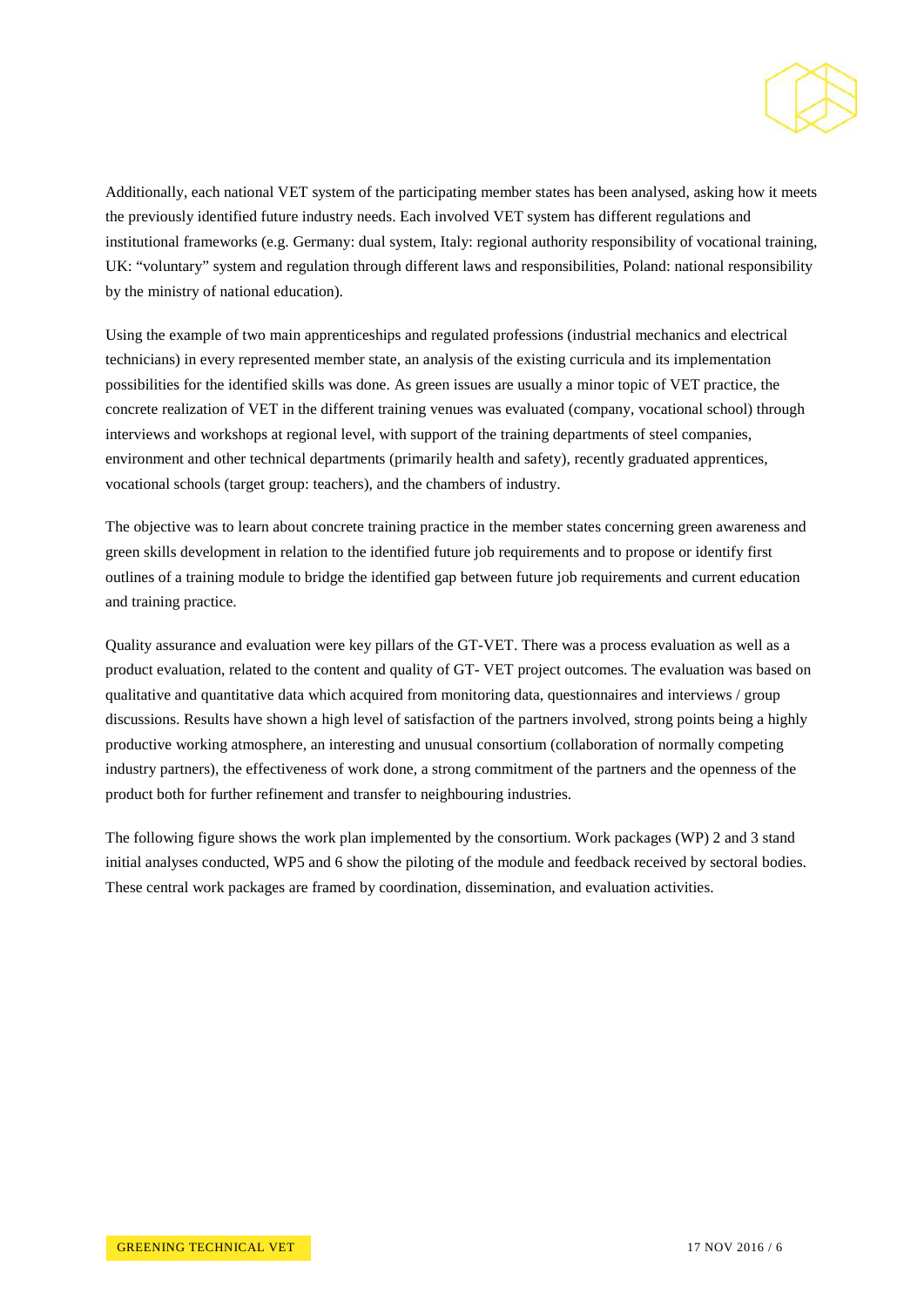

*Figure 2: GT-VET work plan.*



Short term target groups during project lifetime were the participating steel companies and their environmental, health and safety and training managers and the respective departments. The steel companies (and mainly their training departments) have been directly involved in the research, development and testing process of the project; being represented in the project partnership, participating on workshops and interviews, feedback and pilot testing of the module. They directly benefited from the research activities (by reflecting their recent activities and awareness on green skills) and the developed training module: managers and trainers of training departments, managers of technical, safety and health departments, apprentices and workers (industrial mechanics and electronic technicians). The participating steel companies became more aware of future requirements in green issues and the necessity of and possibility of short term implementation of new skills. This is why the participating steel companies do not only want to use the module continuously, they want to see it evolve and will contribute to its further development after the project lifetime.

Furthermore, European representatives of other steel companies and social partners were regularly informed about the project approach and its results / products through the regular meetings of ESTEP and SSDSC right from the beginning of the project. Representatives of European (e.g. CEDEFOP) and national (e.g. BIBB Germany) VET agencies as well as national steel industry associations have been informed about the project results through the European workshops and conferences. National VET stakeholders were involved in project workshops at regional and European level. The same goes for European stakeholders and social partners within the European Advisory Board (whereas ESTEP, EUROFER and EMF are responsible for an internal feedback and dissemination of the project results) and the regional stakeholders of VET through regional interviews, workshops and networking (chambers of commerce, vocational schools, training department, public administration for VET etc.). National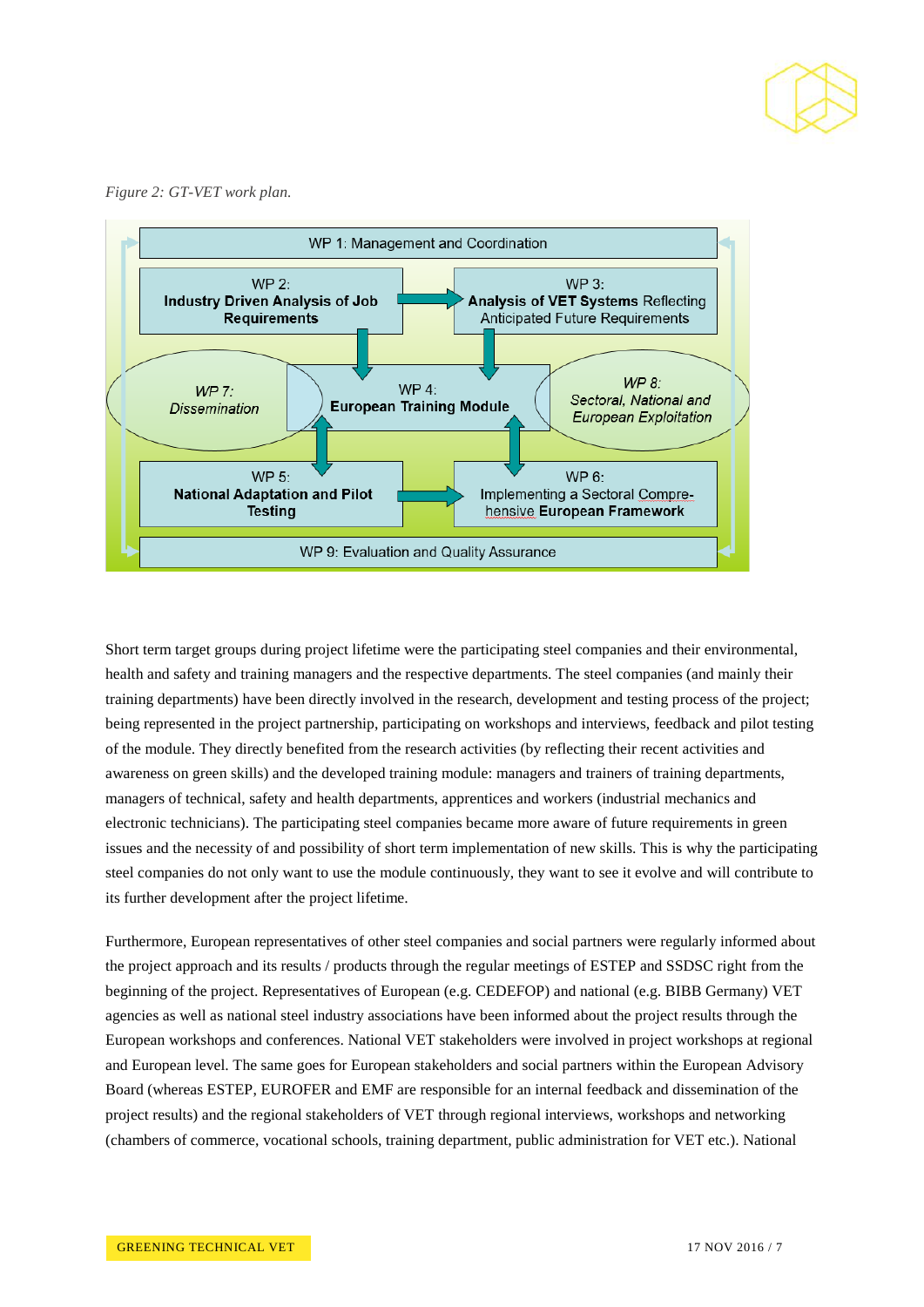

VET stakeholders have exchanged their practices with comparable institutions from other member states on the European level, working together on a definition of a common European standard of learning outcomes concerning green issues in technical VET.

On a regional level, stakeholders of VET (vocational schools, chambers of industry and training departments of steel companies) were involved in the VET system related research and dissemination activities as well. The regional VET partners (steel company and VET institutions) worked closely together. The VET stakeholders, e.g. the chamber of commerce or the vocational schools, obtained an evaluation about the existing training practices in VET concerning green issues.

All in all, the impact of the learning materials and all accompanying activities was stronger originally expected, especially because of the differentiation of the module in its four distinct sub-modules, which has proven to be a product all steel companies and VET actors can link to, apprentices can make use of and actors on the European level (especially ESTEP Working Group 5 "People") consider important enough to develop it further in the future.

The developed module is being run and updated continuously by the European steel industry beyond the project. The intensive involvement of four international steel companies, the European (ESTEP, Sectoral Social Dialogue Committee Steel SSDCS) and national steel sector platforms and the social partners (EUROFER, EMF) has secured an orientation on industry requirements not only for the whole innovation process but for the sustainable exploitation of the produced European training module. Integrating also national legislative of VET in the member states, they played a proactive role to improve the development of innovation with their perspective, the implementation and exploitation of the new VET modules and the short term implementation process right from the beginning of GT-VET.

# <span id="page-7-0"></span>**2. DESCRIPTION OF THE LEARNING PROCESS**

Four adapted national training modules with reference to cultural differences, including policy guidance to implement the training modules in the different VET systems of the member states, are the result of the cascading process described above. In order to fully understand the learning process, the following has to be taken into account: All steel companies are embedded and engaged in European environmental legislation activities via contact points and networking in Brussels. European directives are transferred and "translated" into company directives and strict corporate targets (often going beyond formal European directives and national legislation), ensuring a high influence of environmental related instructions on everyday work and every maintenance routine of the electrical and mechanical technicians (the chosen pilot training target group).

In order not to work against this sectoral logic but to make use of it in a productive way, the learning process was conceptualized and can be described as follows:

The first stage was an **industry driven analysis of job requirements**, which researched relevant national laws as well as company-specific regulations of 'green' industry driven job requirements. Next, the **company guidelines**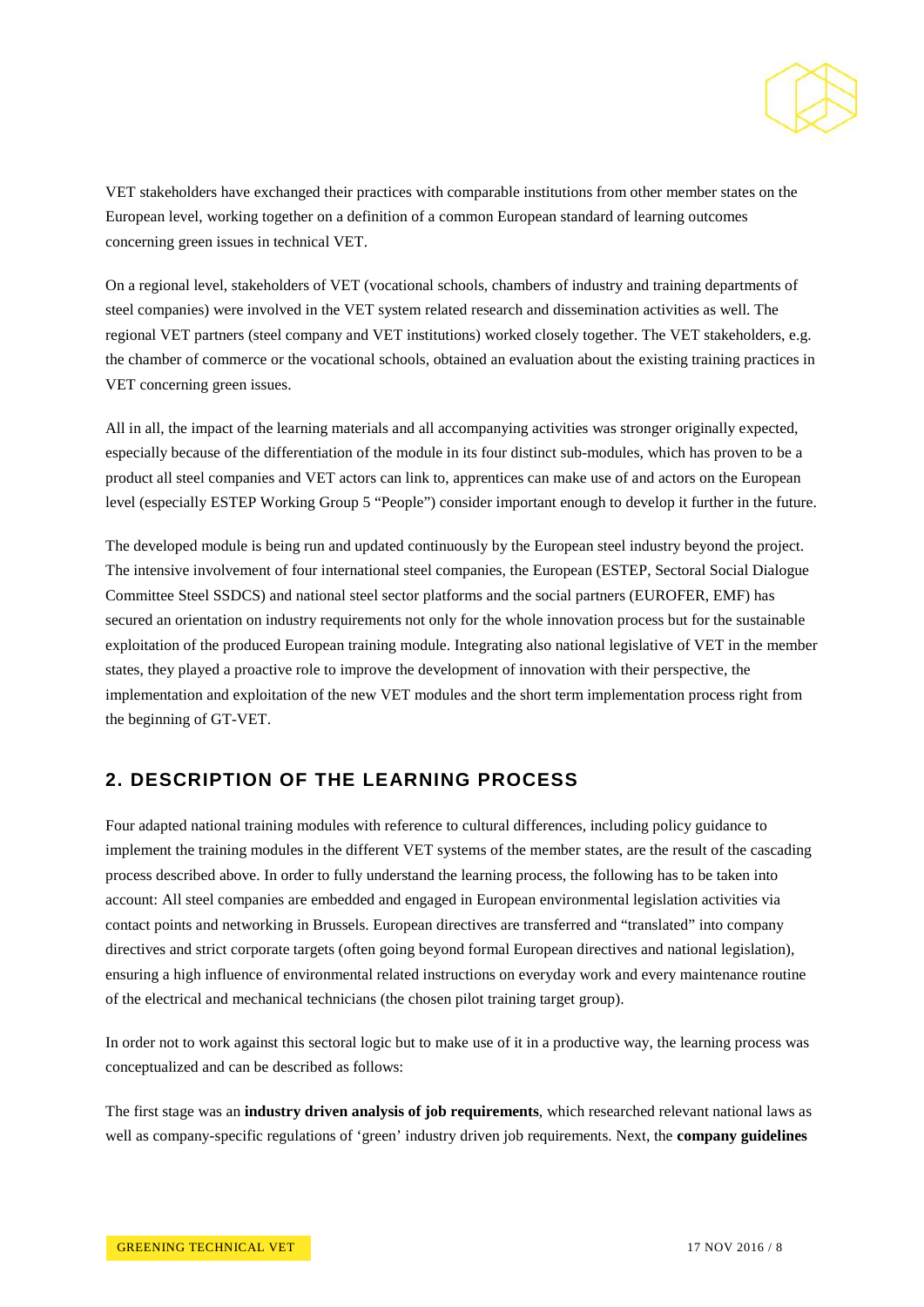

**and business needs** were further researched in workshops and interviews with business/industry professionals in the fields of climate and environmental protection, occupational safety and education and training. These workshops with the participating companies were also conducted in order to discuss and describe industry driven job requirements with regard to "green skills" referring to knowledge, abilities, values and attitudes of skilled workers (industrial mechanics and electrical technicians as the two main occupations, including varieties in the participating countries). **Concrete ideas and requirements for a training module** were formulated by all partners responding to prospective (vocational) training demands of the steel industry concerning environment, climate and occupational safety. The industry driven analysis shows the ambition to learn as much as possible about necessary green skills and the corresponding learning content for skilled workers from an industrial perspective.

In parallel, an **analysis of national VET systems** of the participating member states was done, with special emphasis on future industry needs identified before. With each VET system having different regulations and institutional frameworks, an **analysis of the existing curricula** of two main apprenticeships and regulated professions (industrial mechanics and electrical technicians) and its implementation possibilities for the identified skills was completed. The concrete realization of VET in the different training venues has also been investigated – interviews and workshops with the training department in steel companies (target group: trainers), environment and other technical departments, e.g. health and safety (target group: managers), recently graduated apprentices, vocational schools (target group: teachers), the chambers of industry (representatives of VET), other VET relevant institutions at regional level provided this information.

The main results of these initial steps showed a varied set of curricula, policies and practices, which is indicative of different levels of skills, competence and knowledge across the case study countries. Within the companies, varied practice was evident and, given the lack of centralised guidance and policy, it can be concluded that the significance according to environmental topics differs greatly, mainly based on the importance given to such issues by section managers. **A closer cooperation between VET institutions and the companies was recommended.**

The next key step of the project was the **development of the European training module for "greening" technical professions of the steel industry**. This European training module has been developed as a comprehensive "continuous progressing training module" of all participating and further interested steel companies. It helps to keep the qualification of the (future) technicians up-to-date and up-to-future and to stimulate the short term implementation in the national VET systems. The module addressed four different levels of complexity the learners had to go through. Specific process knowledge needed for everyday work on the shopfloor was included as well as generic information on production cycles, raising awareness for the bigger picture of green skills needs.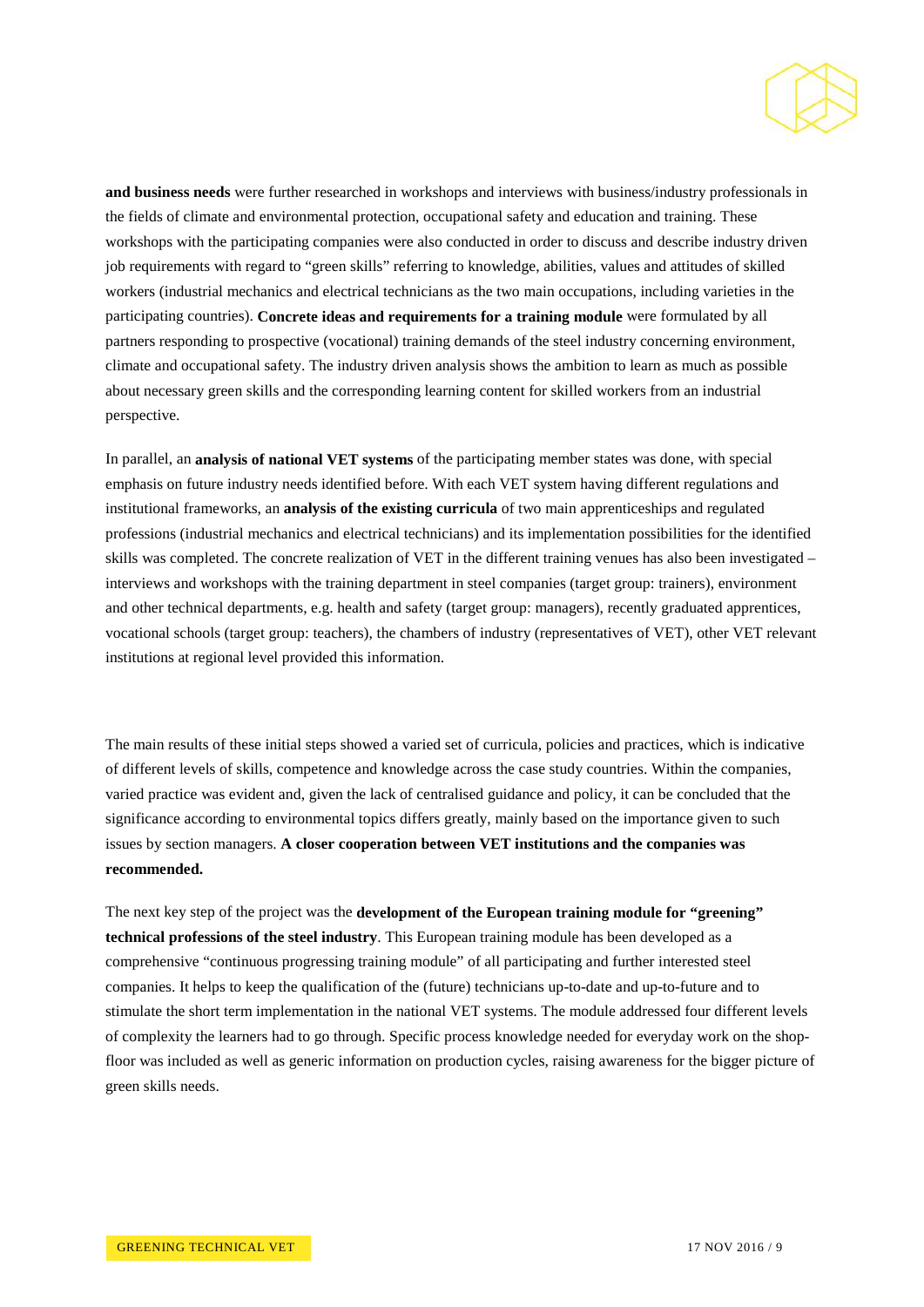



*Figure 3: The steel production cycle (www.worldsteel.org).*

A training module (consisting of different work related cases or smaller modules and a handbook) has been developed as a **blueprint for each member state**. The training departments of the steel companies have developed the four sub-modules, assisted by the research institutions.

This **training module was piloted** in all participating steel companies and related VET institutions on regional level. In accordance with testing feedback, the product was adapted and modified to fit the requirements of both the companies and member states as well as possible.

A central methodological approach was to discuss the results of the respective steps on a common sectoral and European level, taking feedback from external experts for the project proceeding and product development into account. All in all, four such **sectoral and European workshops** have taken place.

The main result of all these efforts is a **European Framework Module on Green Skills** and its sectoral integration, which will be developed further by ESTEP (the European Steel Technology Platform), with an ECVET approach, as a basis for continuous adjusting of the existing module against the background of new skills demands.

While the primary target audience was and still is the European steel industry, **cross-industrial transfer** has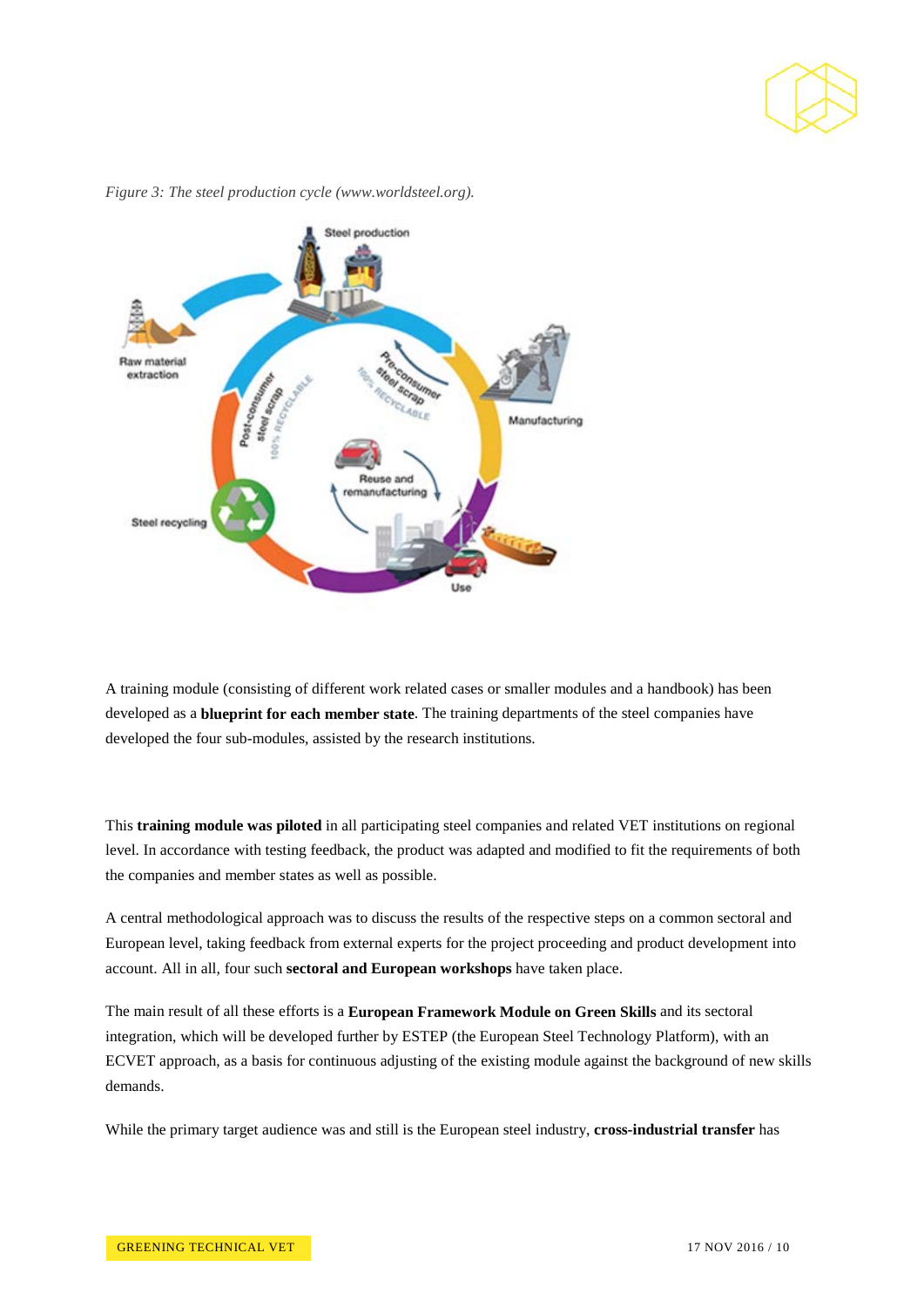

always been part of the envisioned learning loop. So a secondary audience are neighbouring industries in which the introduction of green skills is also becoming more and more relevant. In the meantime, a transfer project has started which builds upon the GT-VET learning approach and develops green skills in the automotive industry.

## <span id="page-10-0"></span>**3. DISCUSSION**

The GT-VET learning process is an example of a **cross-sectoral collaboration** as the backbone in a complex and multi-layered innovation and learning process. Insofar, it is a typical case, taking into account what we know about social innovation, the growing variety of actors within innovation processes, and the growing awareness of the complexity of such processes alongside increasing demands as far as the management and governance of innovation are concerned. A recent analysis of more than 1.000 social innovation initiatives shows the following: "We can see that cross-sectoral cooperation can be called a default setting for social innovation initiatives, no matter which outcome on which societal level is targeted. Obviously, initiatives want to have broad access and reap the innovative potential of multiple sectors in almost all cases." (Howaldt, Schröder, Kaletka, Rehfeld and Terstriep 2016, p.51).

In the case of GT-VET, the sectoral contributions with regard to the further and continuous implementation of the learning modules can be summarized as follows:

- **Public sector:** Integrating company demands based training modules in the national education systems; increasing flexibility for the short-termed integration of industry demands in the existing Vocational Education and Training VET systems; Gradually opening national VET systems – which are hard to manage – for new curricula.
- **Business sector:** Ownership and main driver of training curricula; employer of the target group of the learning materials; further development and dissemination of the training modules within the European Steel Technology Platform ESTEP Working Group "People".
- **Civil Society:** Regional dialogue partner on environmental issues (collaboration platform of government, business, education / research and civil society) to embed greening of skills into regional development plans.
- **Research:** Transfer of innovation of the modules to other production industries, modifying and adding content.

These cross-sectoral contributions have to be emphasized, since this is not about an unexpected cooperation between strangers. In the contrary, and specifically in such an industrial context, many actors know each other, but have a rather conflictual relation. This goes especially for the **social partners** involved, both unions and employers / employer associations. By initiating a learning process during the very early stages – regarding legal frameworks, national VET systems and qualification demands - and, furthermore, by making it a common learning process by discussing the results in mixed groups, it was possible both to draw the outline of a common agenda and to create an atmosphere of trust among the partners which helped to speed up decision-making and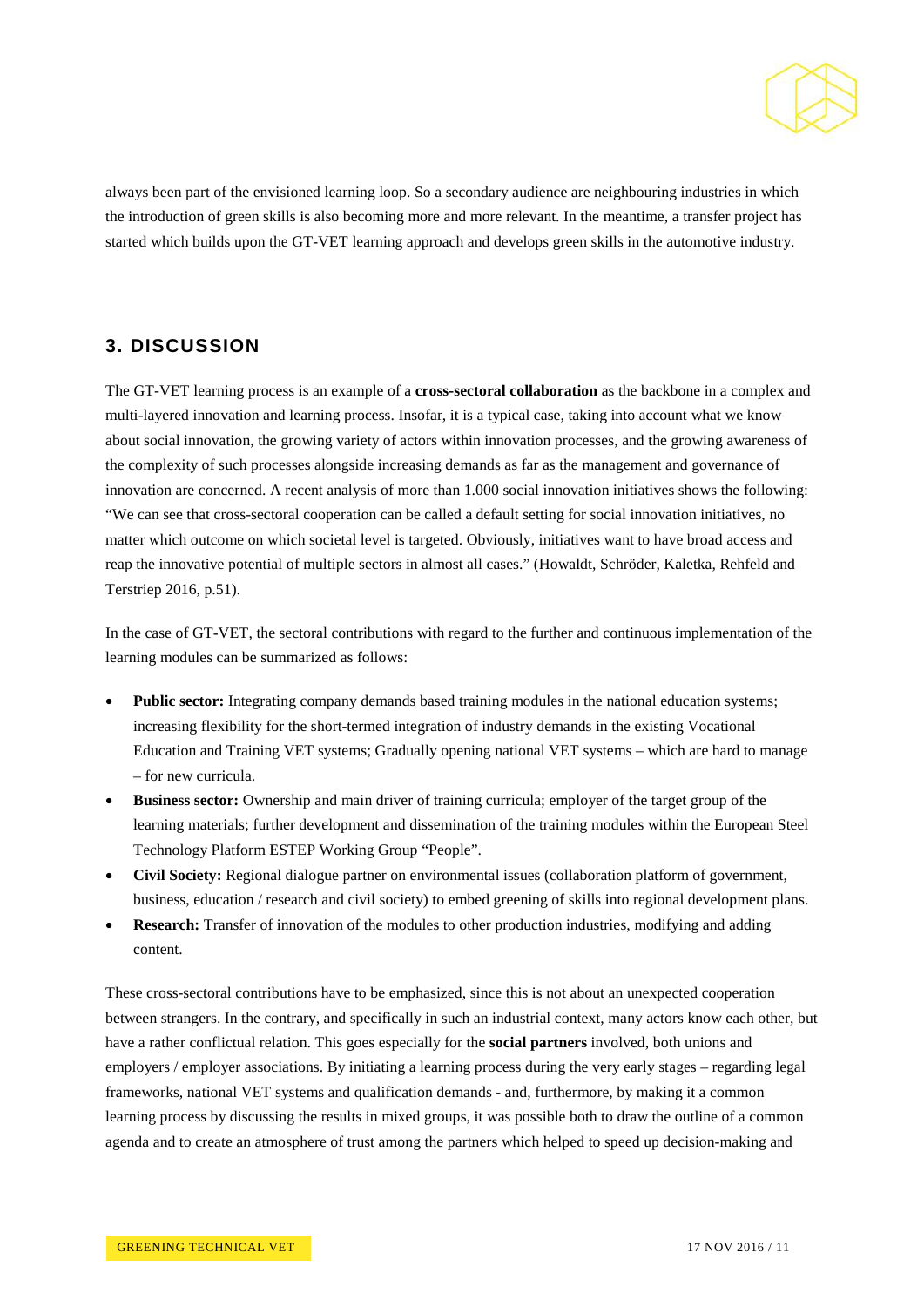

openly discuss critical points at later stages.

Additionally, four different and, by default, **competing industrial steel companies** were involved in GT-VET. Again, the interest in a joint learning process with regard to the crucial topic of green skills in a difficult European regulatory setting and the balancing element of research/company "tandems" outweighed the concerns.

The remarkable point here, and the underlying challenge of the GT-VET process, is that the solution to be developed in the end was always supposed to be **sustainable**. The promised outreach beyond the funding period was a main argument for the grant awarded to the consortium. So the learning materials produced were considered preliminary: They should rather function as monitoring instruments for an ongoing observatory by defining the key regulatory documents which change and evolve over time. Significant changes in regulation would then have an impact since the learning materials are supposed to be adapted and respond to such changes.

The need to have an observatory points at the challenge of **institutionalization**, which is both a common result of successful social innovation processes / initiatives, and a central need for maintaining learning ecosystems.

Taking a step back, and considering the diversity of supporting factors and multiple levels GT-VET has worked on, but also considering the high complexity of the process, it becomes clear that there is not one reason why a learning innovation such as this proves to be successful or not. We can better understand and structure supporting factors and impeding factors by drawing a line between different contexts they are working on. Pelka &Markmann (2015) propose four different contexts for such drivers and barriers:

- 1. The **context of roles**. For GT-VET, this includes individual motivations and competences of process agents such as company and VET institutions representatives, but also the learners themselves. Coming back to the institutionalization aspect, the European Steel Technology Platform (ESTEP) is playing another key actor role by taking responsibility for sustaining the GT-VET learning approach.
- 2. The **structural context**: Here, already existing services such as learning curricula, resources available (or not) for a further development of the learning modules, and infrastructures like digital media allowing for adequate pedagogic settings come into play. We can say that GT-VET itself operated heavily on the structural level by developing new learning materials.
- 3. The **functional context**: This is where the process governance approach can be scrutinized by which the new learning opportunities were put into practice. We have described how different actors and stakeholders are related to one another, including the tandems of research institutes and steel companies. These tandems, cooperating with social partners and European policy bodies, helped to create a level of trust which was also very conducive to making green skills training a reality. The transfer strategy of taking these new learning materials to additional countries and neighbouring industries was also a driver of GT-VET – partly because such transfers can help to improve the standing of the traditional steel industry, which was and still is under pressure, and partly because it helped the stakeholders in the steel industry to reflect upon themselves and their shortcomings.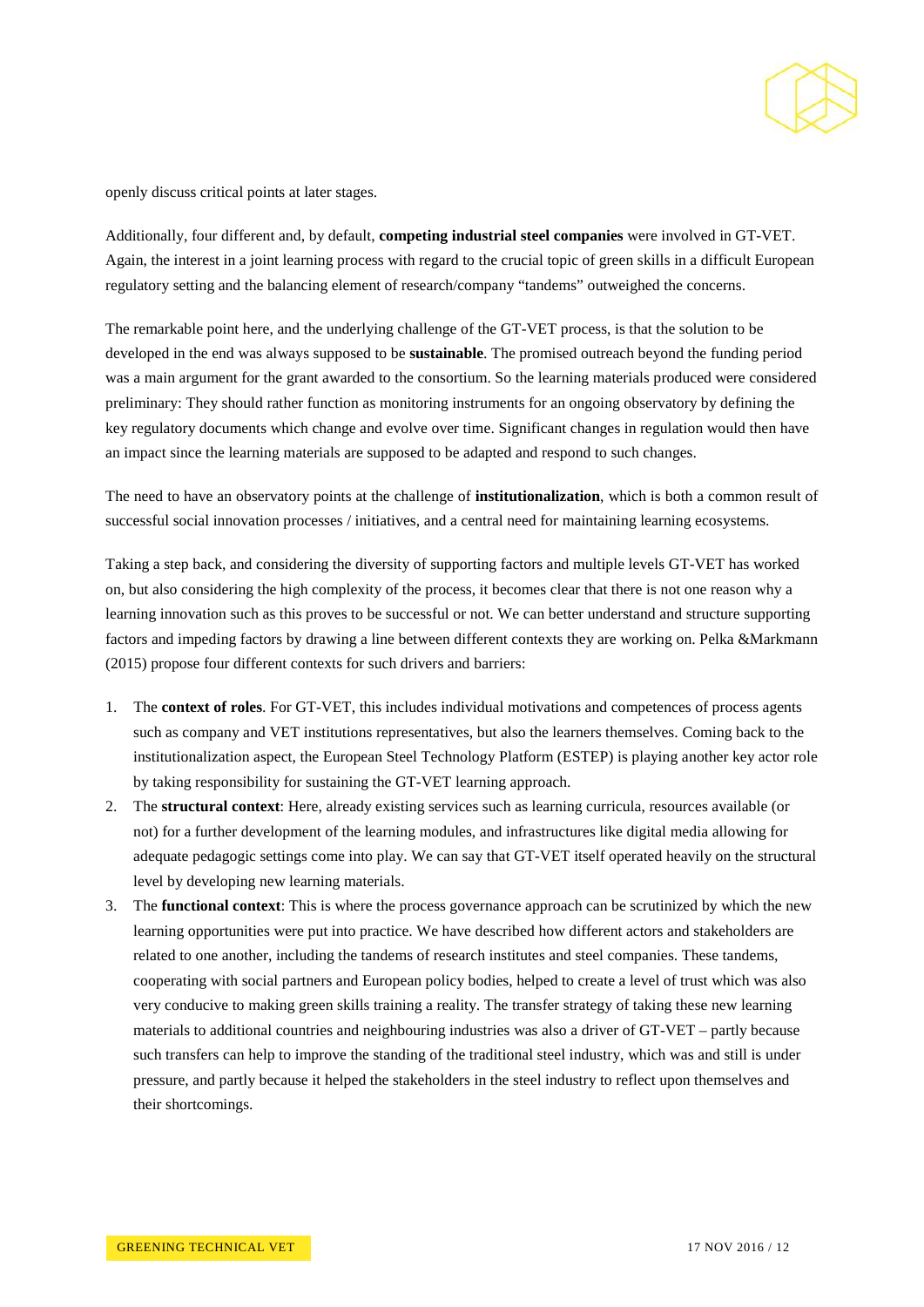

4. And finally, the **normative context:** The volatile regulatory frameworks on emissions, energy consumption and pollution were a main driver for the diverse actors to become involved. The consortium agreed to continuously check and learn about changing requirements on the European level and reflect these in flexible and adaptive learning modules. The norms relevant here also include the different regulations of Vocational and Educational Training on the national and, in some cases, the regional level. On the other hand, rigid VET frameworks also posed significant barriers: While the consortium initially envisaged to integrate the new learning content in mandatory school-based and on-site training of apprentices, it became obvious that such a process would take at least 4-5 years, so the decision was made to analyse the leeway of existing curricula and rely on school/company partnerships to exploit those in order to integrate green skills development as ancillary content.

Finally, the involvement of the apprentices / learners throughout the whole process of GT-VET has to be highlighted. Participatory approaches and user involvement are important factors of many social innovation initiatives (see Howaldt, Schröder, Kaletka, Rehfeld&Terstriep 2016). In this case the learners played an active role at three stages: (1) They were asked about the current state of green skills development in vocational training and expressed their expectations from the future learning module before the curricular development even started. (2) They piloted the module with its four learning levels as a whole. This included traditional learning about energy, noise and waste, but also concrete assignments and applied learning on the shop-floor. On the final level, the apprentices watched out for opportunities to save energy on site, for example in the hot and cold rolling mills. This, according to the industry partners, helped to save several 100.000 EUR of energy costs. (3) And of course, they also played an active role in the evaluation and improvement of the module after the pilot.

As is true for most socially innovative initiatives, this case of GT-VET is very **context-specific**. It cannot simply be copied, but it needs thorough adaptation, depending on the sector, the industry, the concrete target group, the resources available, and many other factors. This sectoral ecosystem is determined by learning in two ways: The improvement of green skills is the main objective of the whole initiative. And to a large extent, this is made possible by collective learning processes – about sectoral, European, national, local, organisational and individual requirements and expectations. What this example impressively shows is that **ambitious learning goals can be met** in transparently organized and clearly structured settings.